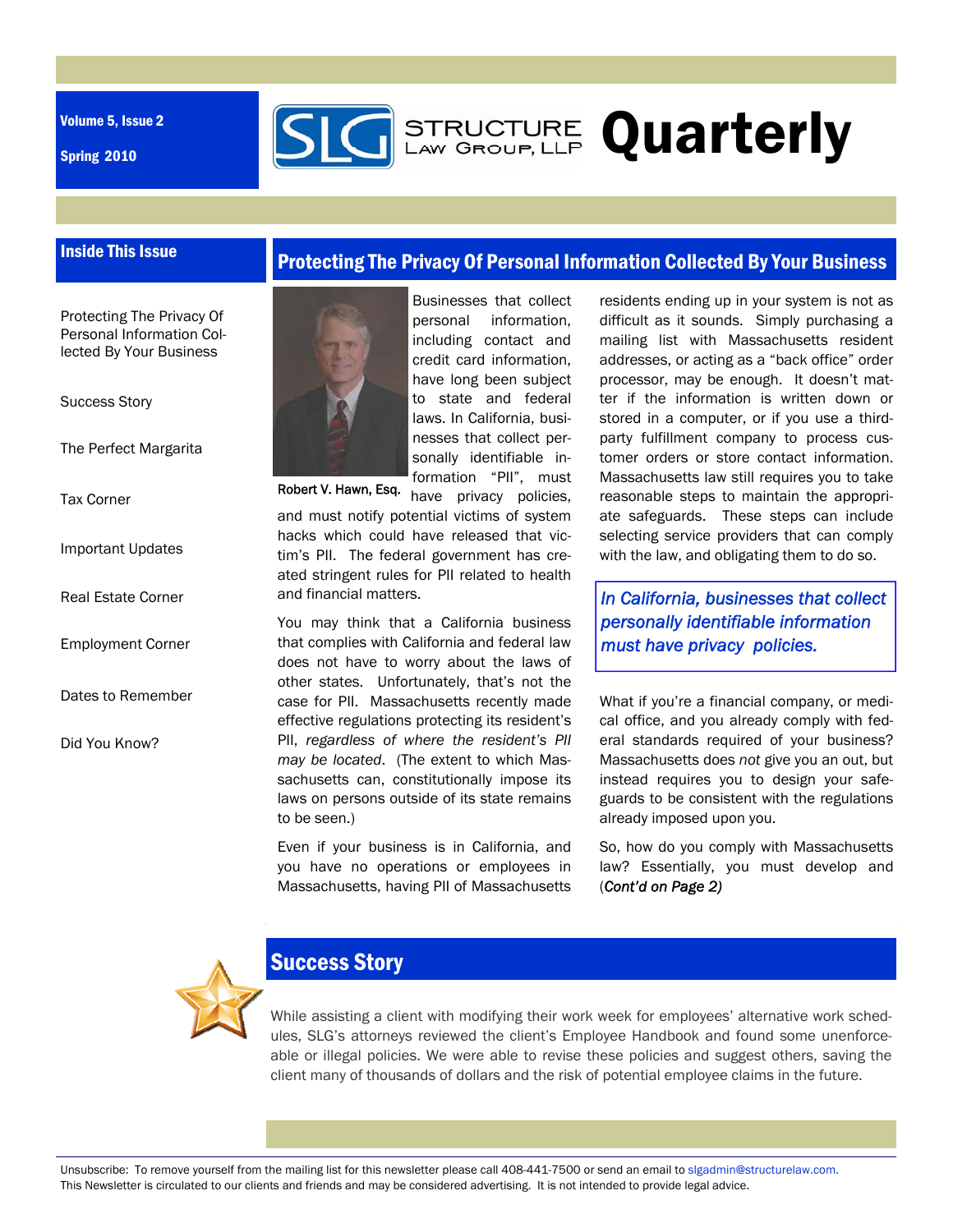## Protecting the Privacy of Personal Information *(Cont'd from page 1)*

maintain an information security program that is appropriate to your businessand other privacy protection laws with which you may already be required to comply. The regulations, found at http://www.mass.gov/Eoca/docs/ idtheft/201CMR1700reg.pdf, describe many of the required tasks, including encrypting records transmitted wirelessly or electronically over public networks, and encrypting all PII contained on a laptop or portable device. This means you must encrypt all Massachusetts friends and business associates in your contact manager.

Is the Massachusetts law an aberration? Unlikely, since other states have been active in privacy protection. For example, persons doing business in Nevada (except for telecom providers) must comply with specific encryption requirements in connection with a sale. As more states become involved in privacy protection, laws like those in Massachusetts will land on our doorstep. We are happy to assist you with your privacy protection tasks, including any coordination necessary with counsel in other states.

## The Perfect Margarita

In honor of the upcoming Cinco de Mayo holiday, everyone should have a recipe for a mouth watering margarita.

Ingredients

- 6 oz. frozen limeade juice mix
- 6 oz. tequila
- 3 oz. triple sec
- 6 cups crushed ice
- Lime juice
- Salt (if desired)

Combine tequila, triple sec and limeade in a blender.

Add crushed ice to mixture and blend until it becomes slushy.

Freeze in container until ready to serve.

For variety, try adding different types of frozen juices in place of the limeade.



## Tax Corner

## Electronic Filing of Form 5500 Annual Return/Report of Employee Benefit Plan

As of 2010, the U.S. Department of Labor's Employee Benefits Security Administration (EBSA) converted to an electronic filing system. All Forms 5500 and Form 5500-SF must now be filed online. The forms are to be filed online using the EBSA EFAST2 system at www.efast.dol.gov.

#### FICA Tax Refund on Severance Pay!?!

According to a recent District Court decision, severance pay for laid-off workers is not subject to Social Security taxes. The IRS will most likely appeal, but if you made a severance payment to a laid-off worker, as far back as 2006, you should consider filing a protective claim for refund. (*U.S. v. Quality Stores, Inc.)*

## Important Updates

#### LLC Update

The Secretary of State is now suspending LLCs that fail to file their biennial Statement of Information, as well as those that fail to file or pay their franchise taxes. Make sure your LLC is up to date, or you may be risking your liability shield.

#### Identity Theft Scam

The IRS is currently conducting its annual phone survey of small business owners. However, small business owners should beware. Phony callers are posing as IRS agents and asking for information including social security numbers, credit card data and other personal and business informa-

tion. If the IRS is calling you, they will never ask for personal information including social security numbers and credit card numbers.



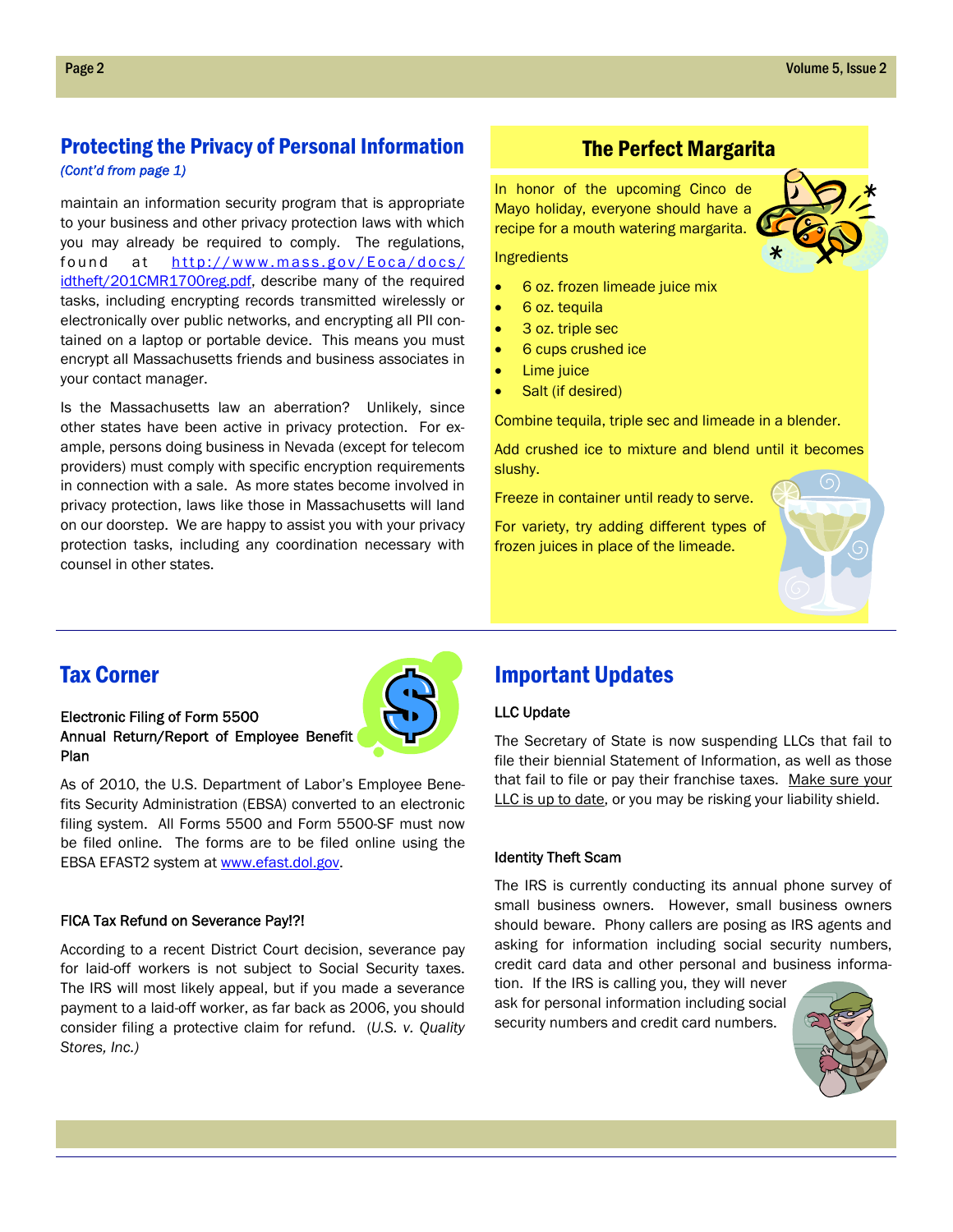## Tax Breaks Available in New HIRE Act

Congress recently approved an \$18 billion bill which offers tax breaks to qualified employers (for profit and non-profit private sector companies) who hire qualified employees. There are two parts to the Hiring Incentives to Restore Employment (HIRE) Act.

#### 1. Payroll Tax Relief for New Hires

The Hire Act provides immediate payroll tax relief for wages paid to qualifying new hires by eliminating the 6.2% Social Security payroll tax. Qualified employees must:

- Be Hired after February 3, 2010 and before January 1, 2011
- Have been unemployed for more than 40 hours during the 60-day period ending on the date employment begins.
- Not hired to replace any employee unless that former employee quit or was fired for cause.
- Not be related to company owners.

#### 2. Business Tax Credit for retained new hires:

 Employers can earn a tax credit equal to 6.2% of the new hire's salary with a cap of \$1,000 for each new hire that stays on the payroll for 52 weeks. The credit can be taken on the 2011 tax return.

There is no cap on the total amount of tax benefits employers can claim under the HIRE Act. Employers can save up to \$6,622 per employee. Be sure to contact your payroll company if you hire any qualified employees.

In order for employers to qualify for the maximum \$1,000 tax credit under the new HIRE Act, they must have their new, formerly unemployed, employees complete and sign IRS Form W-11 which is the Hiring Incentives to Restore Employment (HIRE) Act Employee Affidavit. This form can be found on the IRS website. *[Source: HIRE Act (P.L. 111-147). 1 R 2010-43]* 

#### 1031 Update

Imagine if you sold real estate, one of your largest assets, and placed the sales proceeds with a 1031 exchange

intermediary to defer taxes, and then never got the money back to complete your exchange into a new property.

In recent years several 1031 exchange intermediaries have gone bankrupt, taking their clients' exchange funds with them and leaving sellers unable to complete their tax deferred exchanges. The IRS is now finally providing some relief. The gain on an incomplete exchange will only be taxed based on the sales proceeds (if any) recovered from the intermediary. Sellers that fail to recover their tax basis in the property can claim a loss and get a refund of any gain reported on the transaction. *The Kiplinger Tax Letter Vol.85, No.6, March 19, 2010.*

If you plan to do a 1031 exchange, we can help you choose an intermediary with safeguards in place to be sure this won't happen to you.

## Real Estate Corner **Employment Corner**

### Work Sharing: An Alternative to Layoffs

If the recession is causing your business to consider layoffs, you may want to consider Work Sharing in-

stead. Work Sharing is an Employment Development Department ("EDD") program that allows your employees to continue to work, but on a reduced schedule, and get (reduced) Unemployment Insurance benefits to make up for their reduced wages. For example, a business with 100 employees can cut the work week down to four days for all employees instead of laying off 20 people. This allows you to cut payroll costs without cutting people, keeping your workforce in place for when the economy begins to recover. To be eligible, you must reduce both hours and wages by 10 percent or more, and the reduction must affect at least two employees who comprise at least 10 percent of the workforce. For more information, contact the EDD at (916) 464- 3343.